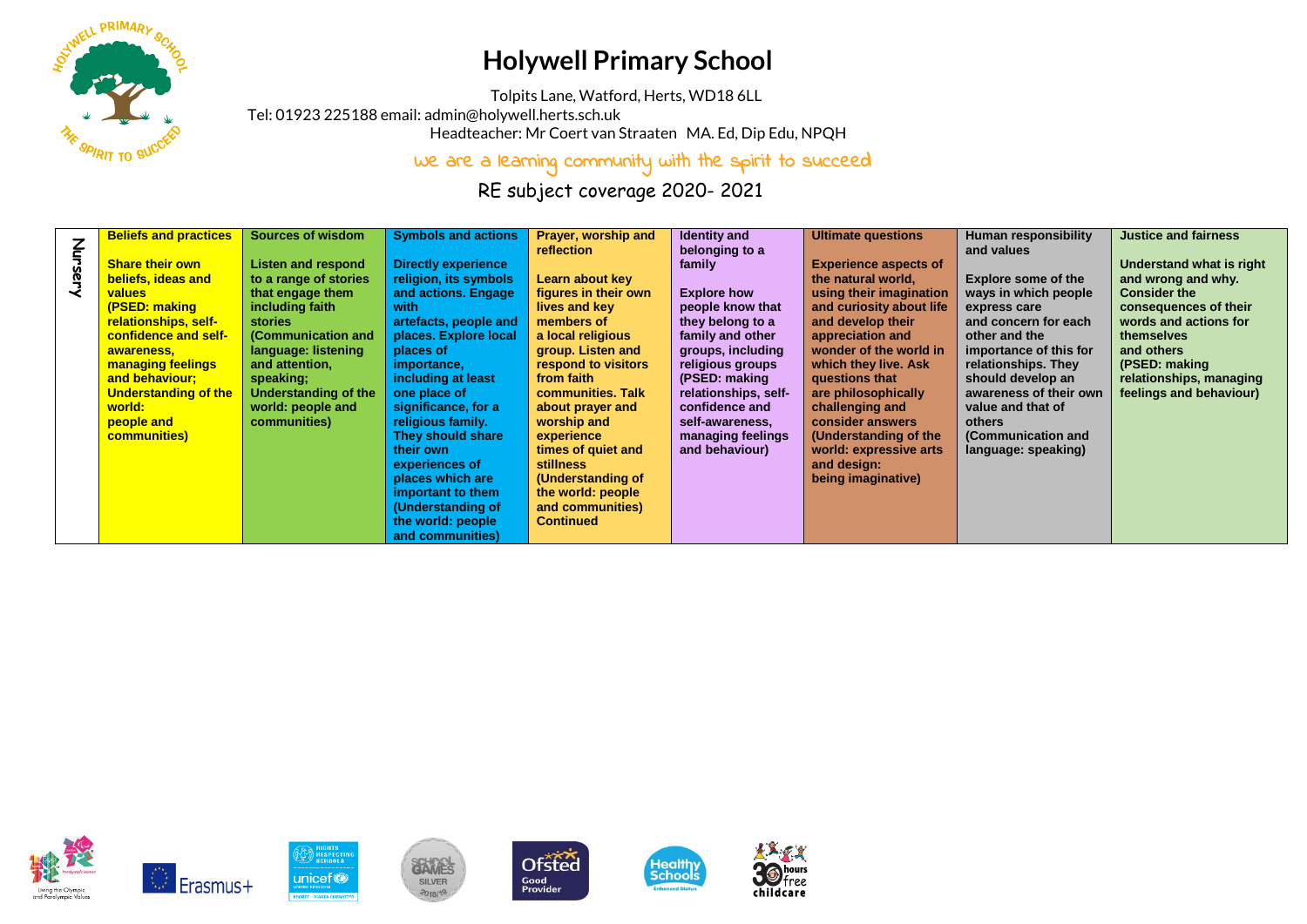| Reception                               | <b>Beliefs and practices</b><br><b>Share their own</b><br>beliefs, ideas and<br>values<br>(PSED: making<br>relationships, self-<br>confidence and self-<br>awareness,<br><b>managing feelings</b><br>and behaviour;<br><b>Understanding of the</b><br>world:<br>people and<br>communities) | <b>Sources of wisdom</b><br><b>Listen and respond</b><br>to a range of stories<br>that engage them<br>including faith<br><b>stories</b><br>(Communication and<br>language: listening<br>and attention.<br>speaking;<br><b>Understanding of the</b><br>world: people and<br>communities) | <b>Symbols and actions</b><br><b>Directly experience</b><br>religion, its symbols<br>and actions. Engage<br>with<br>artefacts, people and<br>places. Explore local<br>places of<br>importance,<br>including at least<br>one place of<br>significance, for a<br>religious family.<br>They should share<br>their own<br>experiences of<br>places which are<br>important to them<br>(Understanding of<br>the world: people<br>and communities) | Prayer, worship and<br>reflection<br>Learn about key<br>figures in their own<br>lives and key<br>members of<br>a local religious<br>group. Listen and<br>respond to visitors<br>from faith<br>communities. Talk<br>about prayer and<br>worship and<br>experience<br>times of quiet and<br><b>stillness</b><br>(Understanding of<br>the world: people<br>and communities)<br><b>Continued</b> | <b>Identity and</b><br>belonging to a<br>family<br><b>Explore how</b><br>people know that<br>they belong to a<br>family and other<br>groups, including<br>religious groups<br>(PSED: making<br>relationships, self-<br>confidence and<br>self-awareness,<br>managing feelings<br>and behaviour) | <b>Ultimate questions</b><br><b>Experience aspects of</b><br>the natural world,<br>using their imagination<br>and curiosity about life<br>and develop their<br>appreciation and<br>wonder of the world in<br>which they live. Ask<br>questions that<br>are philosophically<br>challenging and<br>consider answers<br>(Understanding of the<br>world: expressive arts<br>and design:<br>being imaginative) | <b>Human responsibility</b><br>and values<br><b>Explore some of the</b><br>ways in which people<br>express care<br>and concern for each<br>other and the<br>importance of this for<br>relationships. They<br>should develop an<br>awareness of their own<br>value and that of<br>others<br>(Communication and<br>language: speaking) | <b>Justice and fairness</b><br>Understand what is right<br>and wrong and why.<br><b>Consider the</b><br>consequences of their<br>words and actions for<br>themselves<br>and others<br>(PSED: making<br>relationships, managing<br>feelings and behaviour) |
|-----------------------------------------|--------------------------------------------------------------------------------------------------------------------------------------------------------------------------------------------------------------------------------------------------------------------------------------------|-----------------------------------------------------------------------------------------------------------------------------------------------------------------------------------------------------------------------------------------------------------------------------------------|---------------------------------------------------------------------------------------------------------------------------------------------------------------------------------------------------------------------------------------------------------------------------------------------------------------------------------------------------------------------------------------------------------------------------------------------|----------------------------------------------------------------------------------------------------------------------------------------------------------------------------------------------------------------------------------------------------------------------------------------------------------------------------------------------------------------------------------------------|-------------------------------------------------------------------------------------------------------------------------------------------------------------------------------------------------------------------------------------------------------------------------------------------------|-----------------------------------------------------------------------------------------------------------------------------------------------------------------------------------------------------------------------------------------------------------------------------------------------------------------------------------------------------------------------------------------------------------|--------------------------------------------------------------------------------------------------------------------------------------------------------------------------------------------------------------------------------------------------------------------------------------------------------------------------------------|-----------------------------------------------------------------------------------------------------------------------------------------------------------------------------------------------------------------------------------------------------------|
| <b>Year</b><br>$\overline{\phantom{a}}$ | Beliefs and practices<br><b>Recall and name</b><br>different beliefs and<br>practices including<br>festivals,<br>worship, rituals and<br>ways of life in order<br>to find out about the<br>meanings behind<br>them                                                                         | Sources of wisdom<br>Retell and suggest<br>meanings to some<br>sources of wisdom<br>and<br>stories of faith and<br>belief, exploring and<br>discussing sacred<br>writings<br>and sources of<br>wisdom and<br>recognising the<br>traditions from which<br>they come                      | Symbols and actions<br>Recognise how and<br>why symbols and<br>actions express<br>religious<br>meaning, appreciating<br>some similarities<br>between communities                                                                                                                                                                                                                                                                            | Prayer, worship and<br>reflection<br>Respond and reflect<br>on what individuals<br>and communities do<br>and<br>why, so that pupils<br>begin to understand<br>what prayer, worship<br>and<br>reflection means to a<br>religious community                                                                                                                                                    | Identity and<br>belonging<br>Notice and talk<br>about how groups<br>express their<br>identity and<br>belonging: listen to<br>and talk with<br>people, including<br>leaders who<br>belong to a faith<br>community, about<br>how their<br>commitment<br>affects their lives                       | Ultimate questions<br><b>Explore questions</b><br>about belonging,<br>meaning and truth so<br>that they can express<br>their own ideas and<br>opinions using creative<br>media                                                                                                                                                                                                                            | Human responsibility<br>and values<br>Respond to stories and<br>real life examples of<br>how and why<br>people show care and<br>concern for humanity<br>and the world                                                                                                                                                                | Justice and fairness<br>Reflect on ideas about<br>what is right and wrong<br>and consider<br>how spiritual and moral<br>values influence the<br>behaviour and<br>choices of themselves and<br>of others                                                   |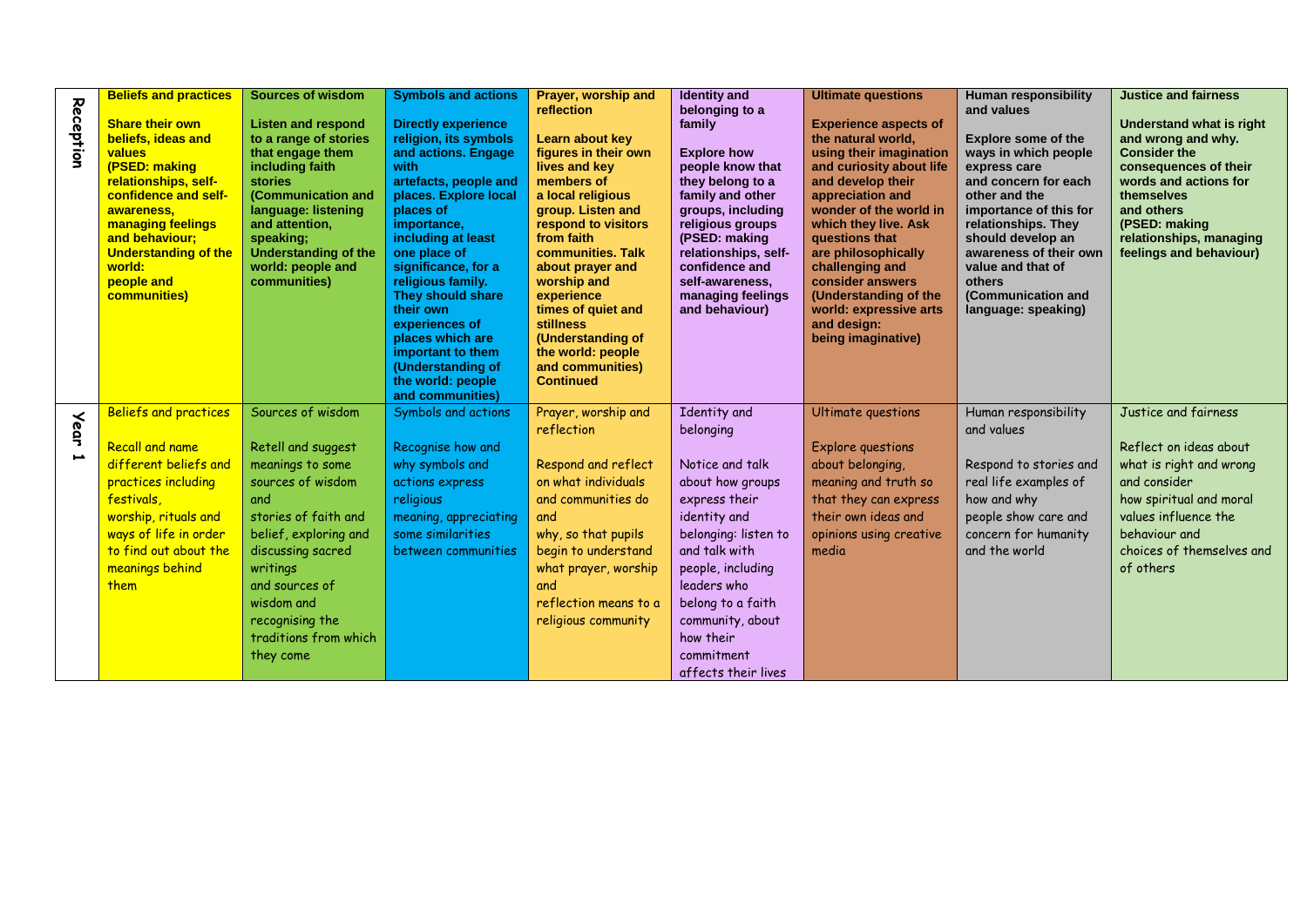|                       | <b>Beliefs and practices</b> | Sources of wisdom                | Symbols and actions       | Prayer, worship and            | Identity and         | Ultimate questions                 | Human responsibility   | Justice and fairness        |
|-----------------------|------------------------------|----------------------------------|---------------------------|--------------------------------|----------------------|------------------------------------|------------------------|-----------------------------|
| <b>Year</b>           |                              |                                  |                           | reflection                     | belonging            |                                    | and values             |                             |
|                       | <b>Recall and name</b>       | Retell and suggest               | Recognise how and         |                                |                      | <b>Explore questions</b>           |                        | Reflect on ideas about      |
| $\mathbf{v}$          | different beliefs and        | meanings to some                 | why symbols and           | Respond and reflect            | Notice and talk      | about belonging,                   | Respond to stories and | what is right and wrong     |
|                       | practices including          | sources of wisdom                | actions express           | on what individuals            | about how groups     | meaning and truth so               | real life examples of  | and consider                |
|                       | festivals.                   | and                              | religious                 | and communities do             | express their        | that they can express              | how and why            | how spiritual and moral     |
|                       | worship, rituals and         | stories of faith and             | meaning, appreciating     | and                            | identity and         | their own ideas and                | people show care and   | values influence the        |
|                       | ways of life in order        | belief, exploring and            | some similarities         | why, so that pupils            | belonging: listen to | opinions using creative            | concern for humanity   | behaviour and               |
|                       | to find out about the        | discussing sacred                | between communities       | begin to understand            | and talk with        | media                              | and the world          | choices of themselves and   |
|                       | meanings behind              | writings                         |                           | what prayer, worship           | people, including    |                                    |                        | of others                   |
|                       | them                         | and sources of                   |                           | and                            | leaders who          |                                    |                        |                             |
|                       |                              | wisdom and                       |                           | reflection means to a          | belong to a faith    |                                    |                        |                             |
|                       |                              | recognising the                  |                           | religious community            | community, about     |                                    |                        |                             |
|                       |                              | traditions from which            |                           |                                | how their            |                                    |                        |                             |
|                       |                              | they come                        |                           |                                | commitment           |                                    |                        |                             |
|                       |                              |                                  |                           |                                | affects their lives  |                                    |                        |                             |
|                       | <b>Beliefs and practices</b> | Sources of wisdom                | Symbols and actions       | Prayer, worship                | Identity and         | Ultimate questions                 | Human responsibility   | Justice and fairness        |
| <b>Year</b>           |                              |                                  |                           | and reflection                 | belonging            |                                    |                        |                             |
|                       | Describe, make               | Show awareness,                  | Explain how a range       |                                |                      | Respond to a range of              | and values             | <b>Consider and discuss</b> |
| $\boldsymbol{\omega}$ | connections                  | describe                         | of beliefs.               | Describe why and               | Show an              | challenging 'if' and 'why'         | Illustrate how diverse | questions                   |
|                       | and reflect on some          | and interpret a range            | symbolic expression       | where                          | understanding of     | questions about making             | communities can live   | on matters that are         |
|                       | religious                    | of stories.                      | and actions               | worshippers connect            | some of the          | sense                              | together               | important                   |
|                       | beliefs and practices        | sacred writings,                 | (verbal and non-          |                                | challenges           | of the world,                      | respectfully sharing   | in the world including      |
|                       | studied,                     |                                  | verbal) can               | to prayer                      | individuals          |                                    | the same               | choices                     |
|                       | including how                | psalms, poems,                   |                           | and worship.<br>Participate in | face when            | expressing<br>personal reflections | important values and   | about what is right and     |
|                       | celebrations                 | hymns, prayers and<br>artefacts. | communicate meaning<br>to | periods of stillness           | belonging to a faith |                                    | sense of               | what is wrong               |
|                       |                              | Develop an                       | individual followers.     | and quiet                      | community.           |                                    |                        |                             |
|                       | and key moments in<br>life   |                                  | <b>Describe</b>           |                                | Demonstrate how      |                                    | responsibility         |                             |
|                       | are marked                   | understanding of the             |                           | thought and where              |                      |                                    |                        |                             |
|                       |                              | impact on individual             | some similarities         | appropriate                    | it may help them.    |                                    |                        |                             |
|                       |                              | believers                        | between                   | express personal               | Explore how          |                                    |                        |                             |
|                       |                              |                                  | communities               | reflections                    | some religious       |                                    |                        |                             |
|                       |                              |                                  |                           |                                | people are guided    |                                    |                        |                             |
|                       |                              |                                  |                           |                                | by their religious   |                                    |                        |                             |
|                       |                              |                                  |                           |                                | <b>leaders</b>       |                                    |                        |                             |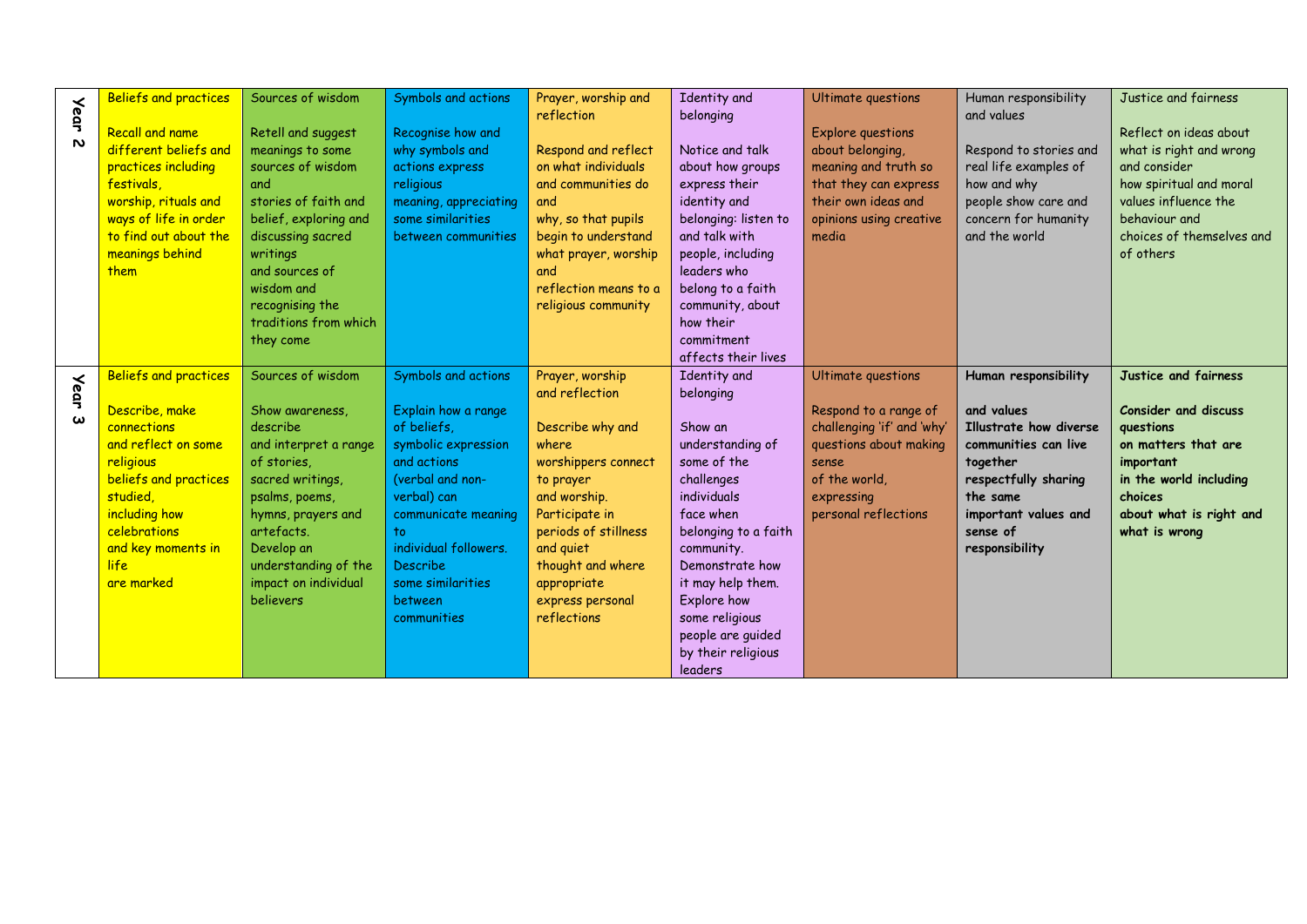| <b>Year</b><br>4         | <b>Beliefs and practices</b><br>Describe, make<br>connections<br>and reflect on some<br>religious<br>beliefs and practices<br>studied,<br>including how<br>celebrations<br>and key moments in<br>life<br>are marked                                                            | Sources of wisdom<br>Show awareness,<br>describe<br>and interpret a range<br>of stories,<br>sacred writings,<br>psalms, poems,<br>hymns, prayers and<br>artefacts.<br>Develop an<br>understanding of the<br>impact on individual<br>believers                  | Symbols and actions<br>Explain how a range<br>of beliefs,<br>symbolic expression<br>and actions<br>(verbal and non-<br>verbal) can<br>communicate meaning<br>to<br>individual followers.<br><b>Describe</b><br>some similarities<br>between<br>communities                            | Prayer, worship<br>and reflection<br>Describe why and<br>where<br>worshippers connect<br>to prayer<br>and worship.<br>Participate in<br>periods of stillness<br>and quiet<br>thought and where<br>appropriate<br>express personal<br>reflections | Identity and<br>belonging<br>Show an<br>understanding of<br>some of the<br>challenges<br>individuals<br>face when<br>belonging to a faith<br>community.<br>Demonstrate how<br>it may help them.<br>Explore how<br>some religious<br>people are guided<br>by their religious<br>leaders | Ultimate questions<br>Respond to a range of<br>challenging 'if' and 'why'<br>questions about making<br>sense<br>of the world.<br>expressing<br>personal reflections | Human responsibility<br>and values<br>Illustrate how diverse<br>communities can live<br>together<br>respectfully sharing<br>the same<br>important values and<br>sense of<br>responsibility                                                                                                                                                    | Justice and fairness<br>Consider and discuss<br>questions<br>on matters that are<br>important<br>in the world including<br>choices<br>about what is right and<br>what is wrong                                                             |
|--------------------------|--------------------------------------------------------------------------------------------------------------------------------------------------------------------------------------------------------------------------------------------------------------------------------|----------------------------------------------------------------------------------------------------------------------------------------------------------------------------------------------------------------------------------------------------------------|---------------------------------------------------------------------------------------------------------------------------------------------------------------------------------------------------------------------------------------------------------------------------------------|--------------------------------------------------------------------------------------------------------------------------------------------------------------------------------------------------------------------------------------------------|----------------------------------------------------------------------------------------------------------------------------------------------------------------------------------------------------------------------------------------------------------------------------------------|---------------------------------------------------------------------------------------------------------------------------------------------------------------------|-----------------------------------------------------------------------------------------------------------------------------------------------------------------------------------------------------------------------------------------------------------------------------------------------------------------------------------------------|--------------------------------------------------------------------------------------------------------------------------------------------------------------------------------------------------------------------------------------------|
| <b>Year</b><br><b>ហា</b> | <b>Beliefs and practices</b><br>Describe, make<br>connections<br>and reflect on some<br>religious<br>and worldviews<br>studied, using<br>specific religious<br>vocabulary<br>about how<br>celebrations<br>and key moments in<br>life are<br>marked by different<br>communities | Sources of wisdom<br>Show awareness,<br>respond to<br>and interpret a range<br>of stories,<br>sacred writings and<br>sources<br>of wisdom.<br>recognising and<br>understanding the<br>impact within<br>different<br>communities and on<br>individual believers | Symbols and actions<br>Compare how and why<br>a range of beliefs<br>expression<br>and actions<br>communicate<br>different meaning to<br>individuals<br>within communities.<br><b>Identify</b><br>and describe<br>similarities and<br>differences between<br>and<br>within communities | Prayer, worship<br>and reflection<br>Through enquiry and<br>experience,<br>demonstrate<br>worshippers'<br>connection to<br>prayer, faith and<br>sacred spaces                                                                                    | Identity and<br>belonging<br>Show and express<br>insights into<br>the challenges of<br>individual<br>commitment,<br>belonging and<br>faith. Raise<br>questions on<br>guidance<br>and leadership in<br>their own<br>and others' lives                                                   | <b>Ultimate questions</b><br>Present a range of<br>views<br>and answers to<br>challenging<br>questions about<br>belonging,<br>meaning and truth                     | Human responsibility<br>and values<br>Explain how diverse<br>communities<br>can live together<br>identifying<br>common values.<br>justice, respect<br>and shared human<br>responsibility.<br>Use personal and<br>critical responses<br>to challenge how<br>individual and<br>collective<br>responsibility is<br>shaped<br>by faith and belief | Justice and fairness<br>Evaluate and ask<br>challenging<br>questions applying their<br>own<br>and others ideas about<br>responsibility and what is<br>right<br>and wrong, considering<br>possible effects of<br>different<br>moral choices |